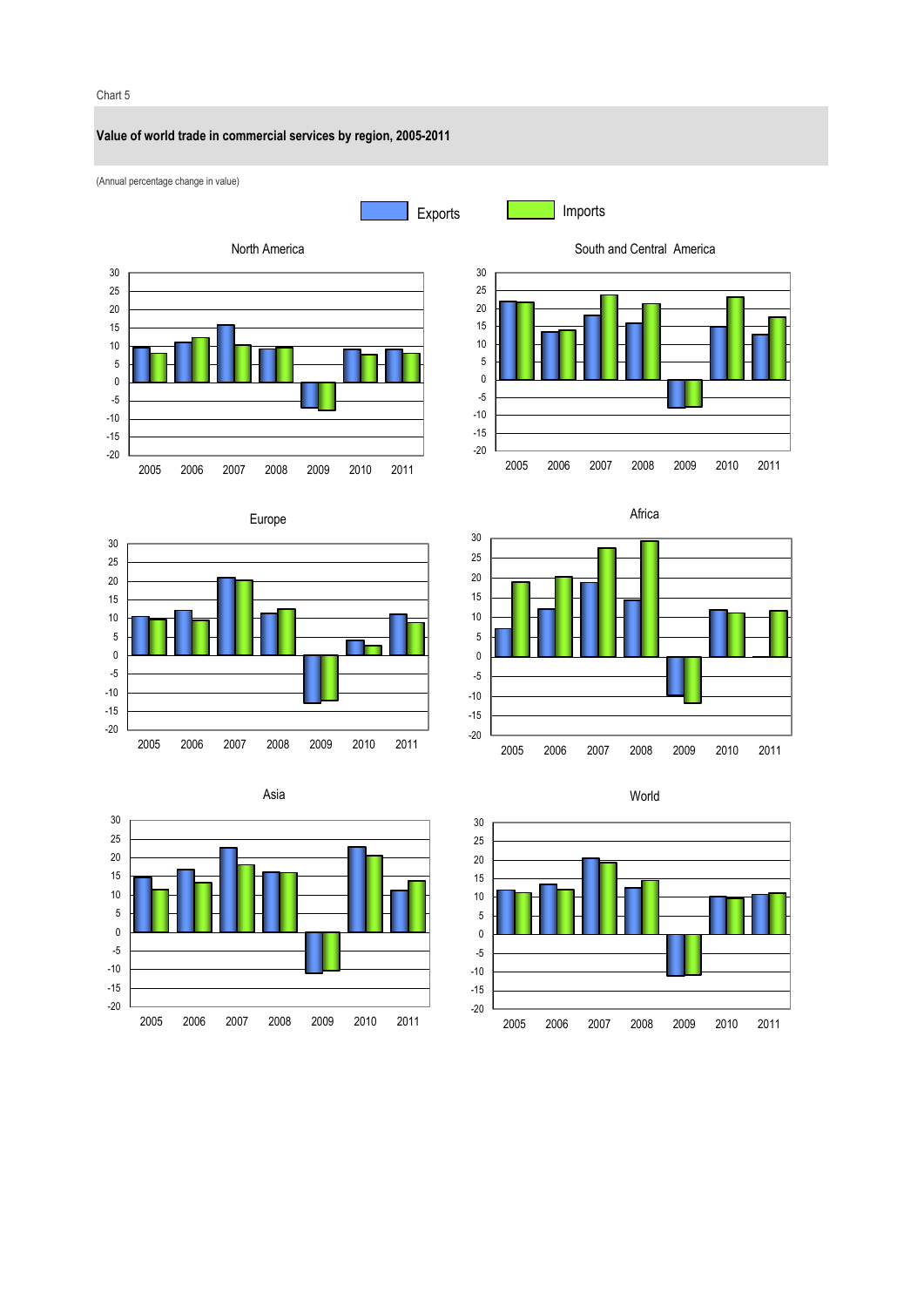### Graphique 5

### **Valeur du commerce mondial des services commerciaux de certaines régions, 2005-11**

(Variation annuelle de la valeur en pourcentage)



Exportations **Importations** 















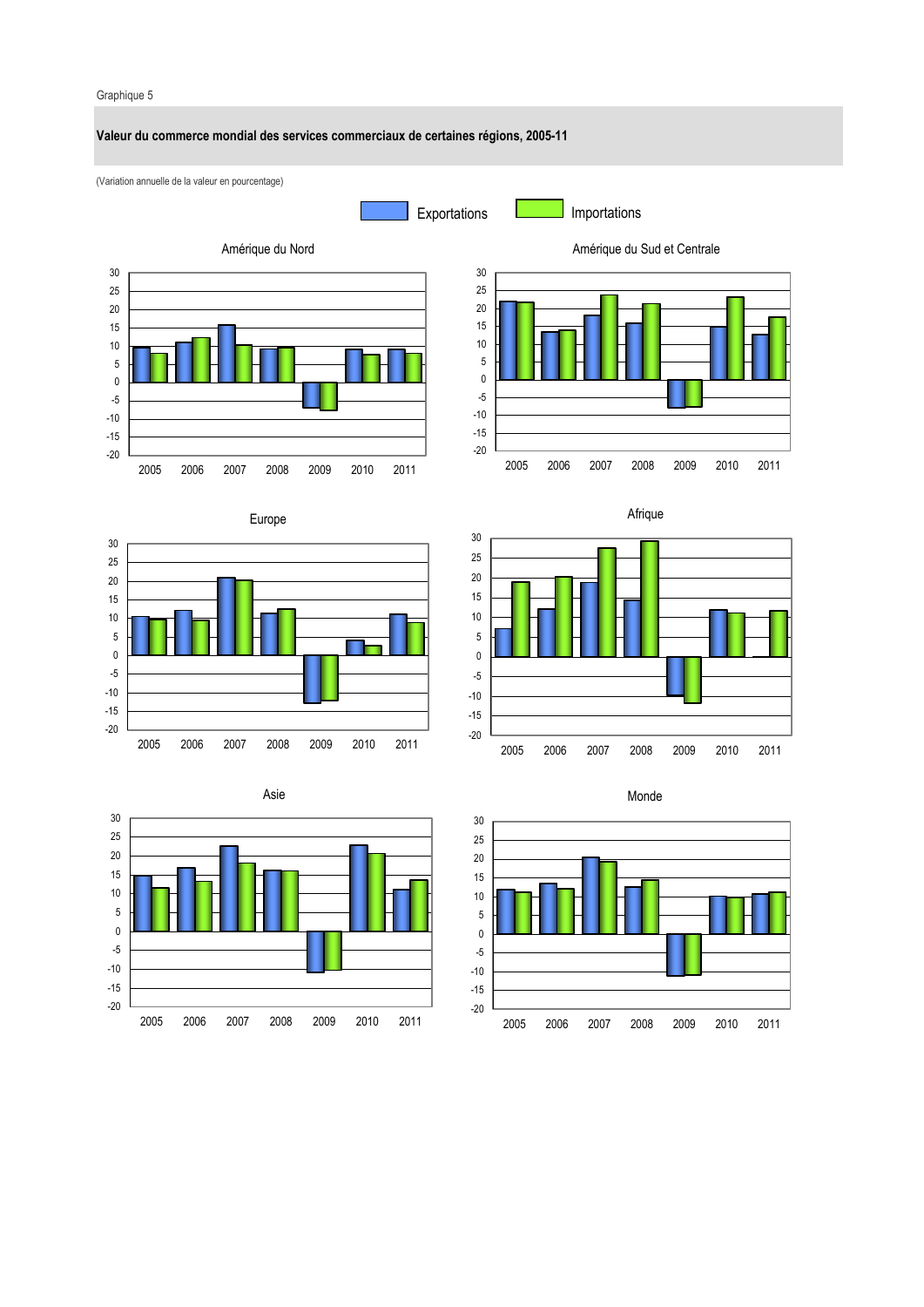#### Gráfico 5 (Variación porcentual anual en valor) **Valor del comercio mundial de servicios comerciales de ciertas regiones, 2005-11** -20 -15 -10 -5 0 5 10 15 20 25 30 2005 2006 2007 2008 2009 2010 2011 América del Norte -20 -15 -10 -5  $\mathbf 0$ 5 10 15 20 25 30 2005 2006 2007 2008 2009 2010 2011 América del Sur y Central -20 -15 -10 -5 0 5 10 15 20 25 30 2005 2006 2007 2008 2009 2010 2011 Europa -20 -15 -10 -5  $\overline{0}$ 5 10 15 20 25 30 2005 2006 2007 2008 2009 2010 2011 África 25 30 Asia 25 30 Mundo Exportaciones Importaciones



-20 -15 -10 -5 0 5 10 15 20 2005 2006 2007 2008 2009 2010 2011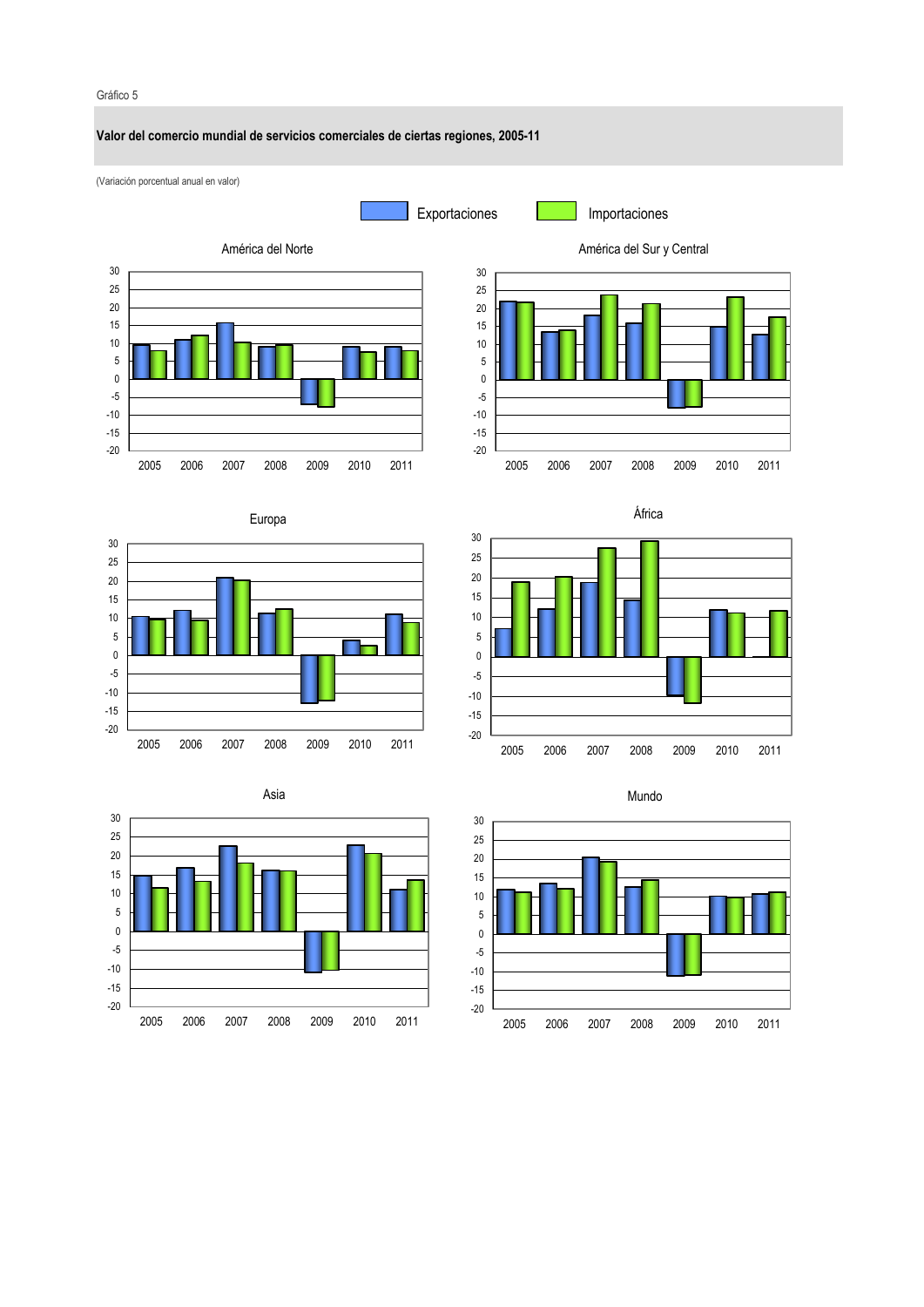|                                    | Α                                                                           | B       | C                | D                | Е                | F                | G                 | H                |  |
|------------------------------------|-----------------------------------------------------------------------------|---------|------------------|------------------|------------------|------------------|-------------------|------------------|--|
| $\overline{1}$                     |                                                                             |         |                  |                  |                  |                  |                   |                  |  |
| $\overline{2}$                     |                                                                             |         |                  |                  |                  |                  |                   |                  |  |
| 3<br>4                             | Chart 5<br>Value of world trade in commercial services by region, 2004-2011 |         |                  |                  |                  |                  |                   |                  |  |
| 5                                  |                                                                             |         |                  |                  |                  |                  |                   |                  |  |
| 6                                  |                                                                             |         |                  |                  |                  |                  |                   |                  |  |
| 7                                  | <b>EXPORTS (\$ Million)</b>                                                 |         |                  |                  |                  |                  |                   |                  |  |
| $\overline{8}$                     |                                                                             |         | 2004             | 2005             | 2006             | 2007             | 2008              | 2009             |  |
| $\overline{9}$<br>$\overline{10}$  | North America                                                               |         | 396082           | 433860           | 481288           | 557140           | 608054            | 565229           |  |
| $\overline{11}$                    | C./S. America/Caribbean<br>Europe                                           |         | 57324<br>1178555 | 69929<br>1302257 | 79322<br>1460090 | 93705<br>1766350 | 108526<br>1964853 | 99944<br>1714694 |  |
| $\overline{12}$                    | Commonwealth of Independent States                                          |         | 35035            | 41450            | 51418            | 67532            | 85590             | 71177            |  |
| $\overline{13}$                    | Africa                                                                      |         | 52153            | 55863            | 62581            | 74354            | 84965             | 76579            |  |
| 14                                 | Middle East                                                                 |         | 50465            | 64128            | 77657            | 89129            | 98279             | 94497            |  |
| $\overline{15}$                    | Asia                                                                        |         | 470502           | 539274           | 629516           | 772123           | 896432            | 798544           |  |
| 16                                 | <b>Total</b>                                                                |         | 2240116          | 2506760          | 2841872          | 3420334          | 3846698           | 3420664          |  |
| 17                                 | World                                                                       |         | 2240116          | 2506760          | 2841872          | 3420334          | 3846698           | 3420664          |  |
| $\overline{18}$<br>19              | Check                                                                       |         | 0                | 0                | $\mathbf 0$      | 0                | 0                 | $\mathbf 0$      |  |
| $\overline{20}$                    | <b>IMPORTS (\$ Million)</b>                                                 |         |                  |                  |                  |                  |                   |                  |  |
| $\overline{21}$                    |                                                                             |         | 2004             | 2005             | 2006             | 2007             | 2008              | 2009             |  |
| $\overline{22}$                    | North America                                                               |         | 332229           | 358750           | 402674           | 444143           | 486507            | 448857           |  |
| 23                                 | C./S. America/Caribbean                                                     |         | 58389            | 71072            | 80894            | 100150           | 121550            | 112352           |  |
| $\overline{24}$                    | Europe                                                                      |         | 1044460          | 1146440          | 1255567          | 1509480          | 1697496           | 1493349          |  |
| 25                                 | Commonwealth of Independent States                                          |         | 50780            | 59048            | 69015            | 91134            | 114670            | 92348            |  |
| $\overline{26}$<br>$\overline{27}$ | Africa<br>Middle East                                                       |         | 59962            | 71342<br>98326   | 85840            | 109471           | 141598            | 124931           |  |
| $\overline{28}$                    | Asia                                                                        |         | 79086<br>511968  | 570804           | 122250<br>646446 | 159444<br>763410 | 189355<br>885470  | 175146<br>794179 |  |
| $\overline{29}$                    | Total                                                                       |         | 2136875          | 2375783          | 2662685          | 3177231          | 3636646           | 3241161          |  |
| $\overline{30}$                    | World                                                                       |         | 2136875          | 2375783          | 2662685          | 3177231          | 3636646           | 3241161          |  |
| $\overline{31}$                    | Check                                                                       |         | 0                | 0                | $\mathbf 0$      | 0                | 0                 | 0                |  |
| 32                                 |                                                                             |         |                  |                  |                  |                  |                   |                  |  |
| 33                                 | <b>ANNUAL % CHANGE</b>                                                      |         |                  |                  |                  |                  |                   |                  |  |
| 34<br>$\overline{35}$              |                                                                             |         |                  | 2005             | 2006             | 2007             | 2008              | 2009             |  |
| 36                                 | North America                                                               | Exports |                  | 9.5              | 10.9             | 15.8             | 9.1               | $-7.0$           |  |
| $\overline{37}$                    |                                                                             | Imports |                  | $8.0\,$          | 12.2             | $10.3\,$         | 9.5               | $-7.7$           |  |
| $\overline{38}$                    |                                                                             |         |                  |                  |                  |                  |                   |                  |  |
| 39                                 |                                                                             |         |                  | 2005             | 2006             | 2007             | 2008              | 2009             |  |
| 40                                 | C./S. America/Caribbean                                                     | Exports |                  | 22.0             | 13.4             | 18.1             | 15.8              | $-7.9$           |  |
| $\overline{41}$                    |                                                                             | Imports |                  | 21.7             | 13.8             | 23.8             | 21.4              | $-7.6$           |  |
| 42<br>43                           |                                                                             |         |                  | 2005             | 2006             | 2007             | 2008              | 2009             |  |
| 44                                 | Europe                                                                      | Exports |                  | 10.5             | 12.1             | 21.0             | 11.2              | $-12.7$          |  |
| 45                                 |                                                                             | Imports |                  | 9.8              | 9.5              | 20.2             | 12.5              | $-12.0$          |  |
| 46                                 |                                                                             |         |                  |                  |                  |                  |                   |                  |  |
| 47                                 |                                                                             |         |                  | 2005             | 2006             | 2007             | 2008              | 2009             |  |
| $\overline{48}$                    | Commonwealth of Independent States                                          | Exports |                  | 18.3             | 24.0             | 31.3             | 26.7              | $-16.8$          |  |
| 49<br>50                           |                                                                             | Imports |                  | 16.3             | 16.9             | 32.0             | 25.8              | $-19.5$          |  |
| 51                                 |                                                                             |         |                  | 2005             | 2006             | 2007             | 2008              | 2009             |  |
| 52                                 | Africa                                                                      | Exports |                  | 7.1              | 12.0             | 18.8             | 14.3              | $-9.9$           |  |
| 53                                 |                                                                             | Imports |                  | 19.0             | 20.3             | 27.5             | 29.3              | $-11.8$          |  |
| 54                                 |                                                                             |         |                  |                  |                  |                  |                   |                  |  |
| 55                                 |                                                                             |         |                  | 2005             | 2006             | 2007             | 2008              | 2009             |  |
| 56                                 | Middle East                                                                 | Exports |                  | 27.1             | 21.1             | 14.8             | 10.3              | $-3.8$           |  |
| 57<br>58                           |                                                                             | Imports |                  | 24.3             | 24.3             | 30.4             | 18.8              | $-7.5$           |  |
| 59                                 |                                                                             |         |                  | 2005             | 2006             | 2007             | 2008              | 2009             |  |
| 60                                 | Asia                                                                        | Exports |                  | 14.6             | 16.7             | 22.7             | 16.1              | $-10.9$          |  |
| 61                                 |                                                                             | Imports |                  | 11.5             | 13.3             | 18.1             | 16.0              | $-10.3$          |  |
| 62                                 |                                                                             |         |                  |                  |                  |                  |                   |                  |  |
| 63                                 |                                                                             |         |                  | 2005             | 2006             | 2007             | 2008              | 2009             |  |
| 64                                 | Total                                                                       | Exports |                  | 11.9             | 13.4             | 20.4             | 12.5              | $-11.1$          |  |
| 65                                 |                                                                             | Imports |                  | 11.2             | 12.1             | 19.3             | 14.5              | $-10.9$          |  |
| 66                                 |                                                                             |         |                  |                  |                  |                  |                   |                  |  |